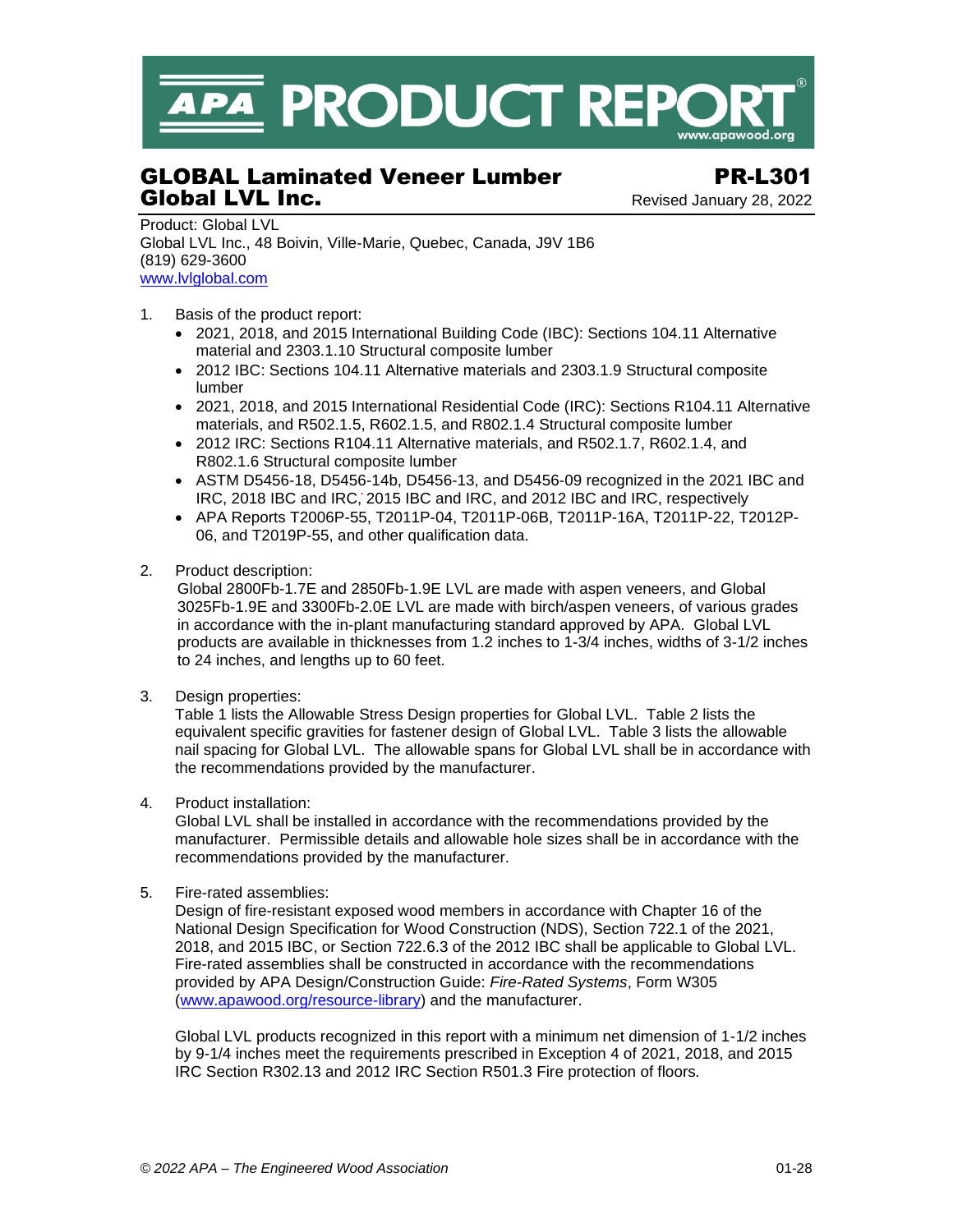- 6. Limitations:
	- a) Global LVL shall be designed in accordance with the code using the design properties specified in this report.
	- b) Global LVL are limited to dry service conditions where the average equilibrium moisture content of sawn lumber is less than 16%.
	- c) Global LVL are produced at the Global LVL Inc., Ville-Marie, Quebec, Canada facility, under a quality assurance program audited by APA.
	- d) This report is subject to re-examination in one year.
- 7. Identification:

Global LVL described in this report are identified by a label bearing the manufacturer's name (Global LVL Inc.) and/or trademark, the APA assigned plant number (1099), the LVL grade, the APA logo, the report number PR-L301, and a means of identifying the date of manufacture.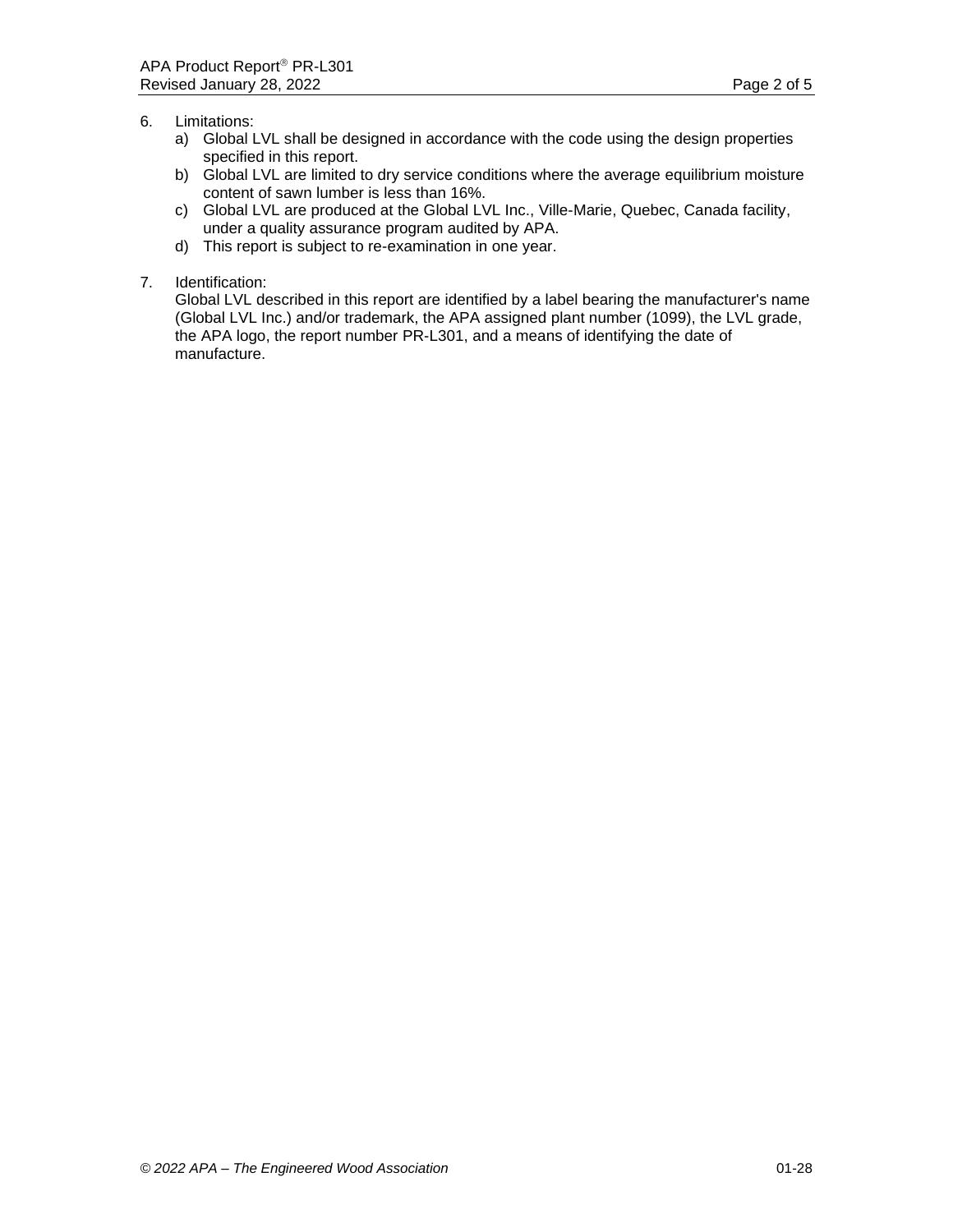| Property                                         | Design Stress for Allowable Stress Design (psi) |                     |                     |                     |                   |
|--------------------------------------------------|-------------------------------------------------|---------------------|---------------------|---------------------|-------------------|
| Grade                                            |                                                 | 2800Fb-1.7E         | 2850Fb-1.9E         | 3025Fb-1.9E         | 3300Fb-2.0        |
| <b>Species</b>                                   | Aspen                                           | Aspen               | Birch - Aspen       | Birch - Aspen       |                   |
| Bending $(F_b)$ <sup>(c)</sup>                   | Joist <sup>(d)</sup>                            | 2,800               | 2,850               | 3,025               | 3,300             |
|                                                  | Plank                                           | 2,800               | 2,850               | 3.025               | 3,300             |
| <b>Modulus of Elasticity</b>                     | Joist                                           | $1.7 \times 10^{6}$ | $1.9 \times 10^{6}$ | $1.9 \times 10^{6}$ | $2.0 \times 10^6$ |
| $(E_{true})$ <sup>(e)</sup>                      | Plank                                           | $1.7 \times 10^6$   | $1.9 \times 10^{6}$ | $1.9 \times 10^{6}$ | $2.0 \times 10^6$ |
| Tension parallel to grain $(F_t)$ <sup>(f)</sup> | 1,850                                           | 2,000               | 2,100               | 2,300               |                   |
| Horizontal shear $(F_v)$                         | Joist                                           | 220                 | 250                 | 290                 | 290               |
|                                                  | Plank                                           | 150                 | 150                 | 150                 | 150               |
| Compression parallel (F <sub>cll</sub> )         |                                                 | 2,600               | 2,900               | 2,700               | 2,700             |
| Compression                                      | Joist                                           | 475                 | 550                 | 575                 | 575               |
| perpendicular (FcL)                              | Plank                                           | 280                 | 450                 | 500                 | 500               |

| Table 1. Allowable Stress Design Properties for Global LVL (a,b) |
|------------------------------------------------------------------|
|------------------------------------------------------------------|

For SI: 1 inch = 25.4 mm, 1 foot = 304.8 mm, 1 lbf = 4.448 N, 1 psi = 6.9 kPa.

(a) Design values provided in this table are based on covered, dry conditions of use. The tabulated values are design values for normal duration of load. All values, except for E and F<sub>c⊥</sub>, are permitted to be adjusted for other load durations as permitted by the code.

 $(b)$  Joist = load parallel to glueline, plank = load perpendicular to glueline.

 $^{(c)}$  Tabulated bending stress (F<sub>b</sub>) may be increased by 4 percent when the member qualifies as a repetitive member as defined in the NDS.

 $<sup>(d)</sup>$  The tabulated values are based on a reference depth of 12 inches. For other depths, when loaded</sup> edgewise, the allowable bending stress  $(F_b)$  shall be modified by  $(12/d)^{0.25}$  for Global 2800Fb-1.7E and 2850Fb-1.9E LVL, and (12/d)0.15 for Global 3025Fb-1.9E and 3300Fb-2.0E LVL, as shown in the following table, where  $d =$  member depth in inches. For depths less than 3-1/2 inches, the factor for the 3-1/2-inch depth shall be used.

| Depth (in.)                                 | $3 - 1/2$ | $5 - 1/2$ | $7 - 1/4$ | $9 - 1/4$ | $9 - 1/2$ | $11 - 1/4$ | $11 - 7/8$ | 14   | 16   | 18   | 24   |
|---------------------------------------------|-----------|-----------|-----------|-----------|-----------|------------|------------|------|------|------|------|
| 2800Fb-1.7E &<br>2850Fb-1.9E<br>Multiply by | 1.36      | 1.22      | 1.13      | 1.07      | .06       | 1.02       | 1.0        | 0.96 | 0.93 | 0.90 | 0.84 |
| 3025Fb-1.9E &<br>3300Fb-2.0E<br>Multiply by | 1.20      | 1.12      | 1.08      | 1.04      | 0.04      | 1.01       | 1.0        | 0.98 | 0.96 | 0.94 | 0.90 |

(e) The tabulated modulus of elasticity for Global LVL is the shear-free modulus of elasticity ( $E_{true}$ ). For uniformly loaded simple-span beams, deflection is calculated as follows:

$$
\delta=\frac{270\,wL^4}{Ebh^3}+\frac{28.8\,wL^2}{Ebh}
$$

|  | Where: $\delta$ = estimated deflection, inches |  | $w =$ uniform load, plf                            |
|--|------------------------------------------------|--|----------------------------------------------------|
|  | $L =$ span. feet                               |  | $h =$ beam depth, inches                           |
|  | $b =$ beam width, inches                       |  | $E = true$ (shear-free) modulus of elasticity, psi |
|  |                                                |  |                                                    |

 $<sup>(f)</sup>$  The tabulated values are based on a reference length of 20 feet. For lengths greater than 20 feet, the</sup> allowable tensile stress shall be modified by  $(20/L)^{0.075}$  for all grades of Global LVL, where L = member length in feet.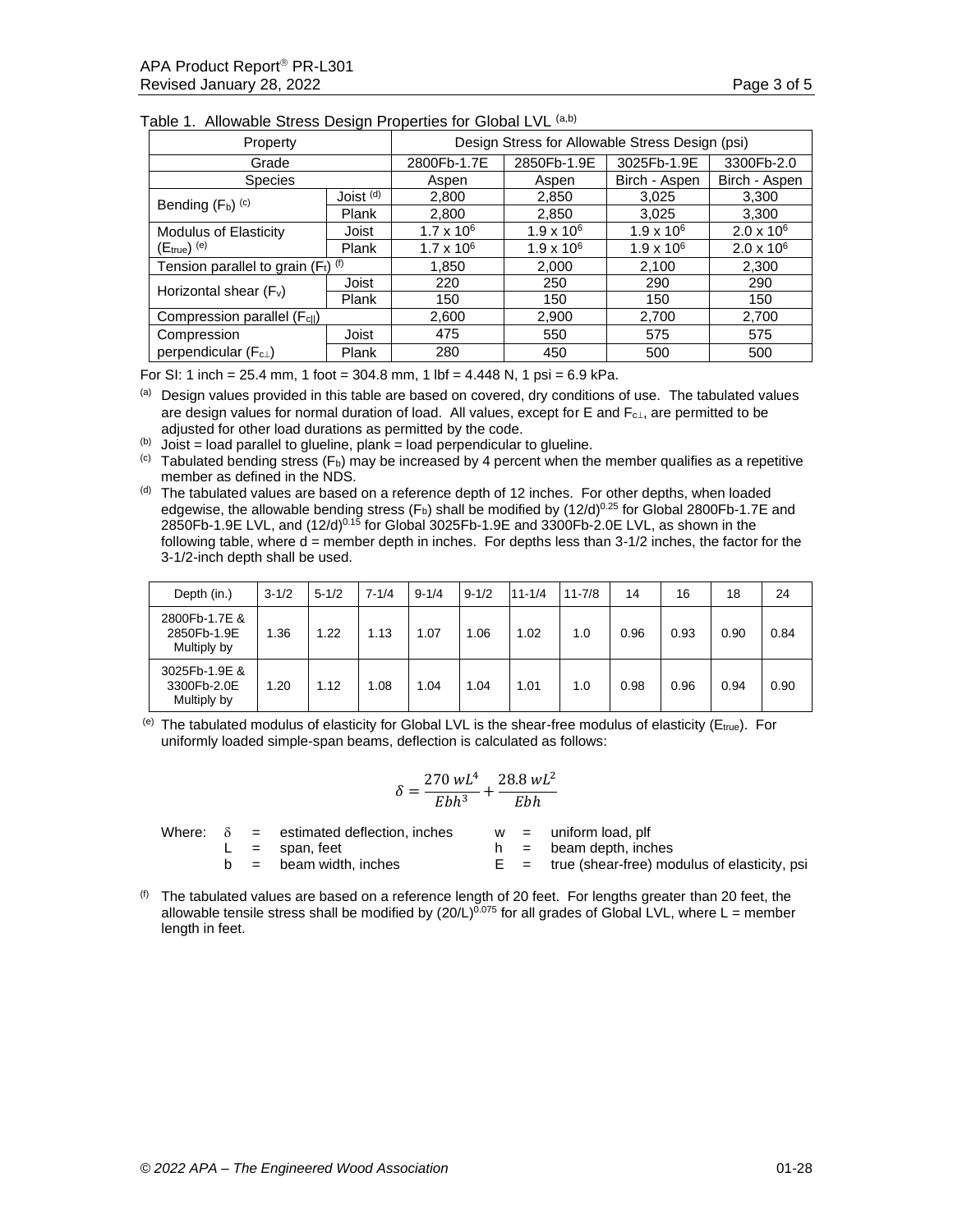|                                 | EQUIVALENT SPECIFIC GRAVITY (S.G.) |                        |                             |                      |                      |                           |  |  |
|---------------------------------|------------------------------------|------------------------|-----------------------------|----------------------|----------------------|---------------------------|--|--|
| <b>GRADE</b>                    |                                    | Nails and Wood Screws  | <b>Bolts and Lag Screws</b> |                      |                      |                           |  |  |
|                                 |                                    | <b>Withdrawal Load</b> |                             | Lateral Load         | Lateral Load         |                           |  |  |
|                                 | Installed in                       | Installed in           | Installed in<br>Edge        | Installed in<br>Face | Installed in Face    |                           |  |  |
|                                 | Edge                               | Face                   |                             |                      | Parallel to<br>Grain | Perpendicular<br>to Grain |  |  |
| 2800Fb-1.7E                     | 0.50                               | 0.50                   | 0.42                        | 0.45                 | 0.36                 | 0.44                      |  |  |
| 2850Fb-1.9E                     | 0.46                               | 0.46                   | 0.43                        | 0.43                 | 0.43                 | 0.43                      |  |  |
| 3025Fb-1.9E<br>&<br>3300Fb-2.0E | 0.50                               | 0.50                   | 0.50                        | 0.50                 | 0.50                 | 0.50                      |  |  |

### Table 2. Fastener Design for Global LVL

## Table 3. Allowable Minimum Nail Spacings for Global LVL (a,b,c)

|                                                                       | Nails Installed in the Narrow Face (d) |                       |  |  |  |
|-----------------------------------------------------------------------|----------------------------------------|-----------------------|--|--|--|
| <b>Connector Size</b>                                                 | On-Center Spacing (inches)             | End Distance (inches) |  |  |  |
| 8d box (0.113" x 2-1/2") and common<br>(0.131" x 2-1/2") nail         |                                        | $2 - 1/2$             |  |  |  |
| 10d box $(0.128" \times 3")$ and common<br>$(0.148" \times 3")$ nail  |                                        |                       |  |  |  |
| 16d sinker (0.148" x 3-1/4") and<br>12d common (0.148" x 3-1/4") nail |                                        | 3                     |  |  |  |
| 16d common (0.162" x 3-1/2") nail $(e)$                               |                                        |                       |  |  |  |

For SI: 1 inch = 25.4 mm.

(a) The minimum on-center spacing permitted for nails installed in the wide face of Global LVL is the same as that permitted by the applicable code for solid-sawn lumber.

(b) Fastener sizes and closest on-center spacing not specifically described above are beyond the scope of this report.

(c) Edge distance shall be sufficient to prevent splitting.

(d) Unless otherwise specified, the LVL shall be at least 1-1/2 inches thick and 3-1/2 inches wide when nails are installed parallel to the gluelines on the narrow face of material.

(e) The minimum on-center nail spacing is permitted to be reduced to 4 inches when nailing through bottom wall plate and sheathing (maximum 1-3/8 inches of penetration).